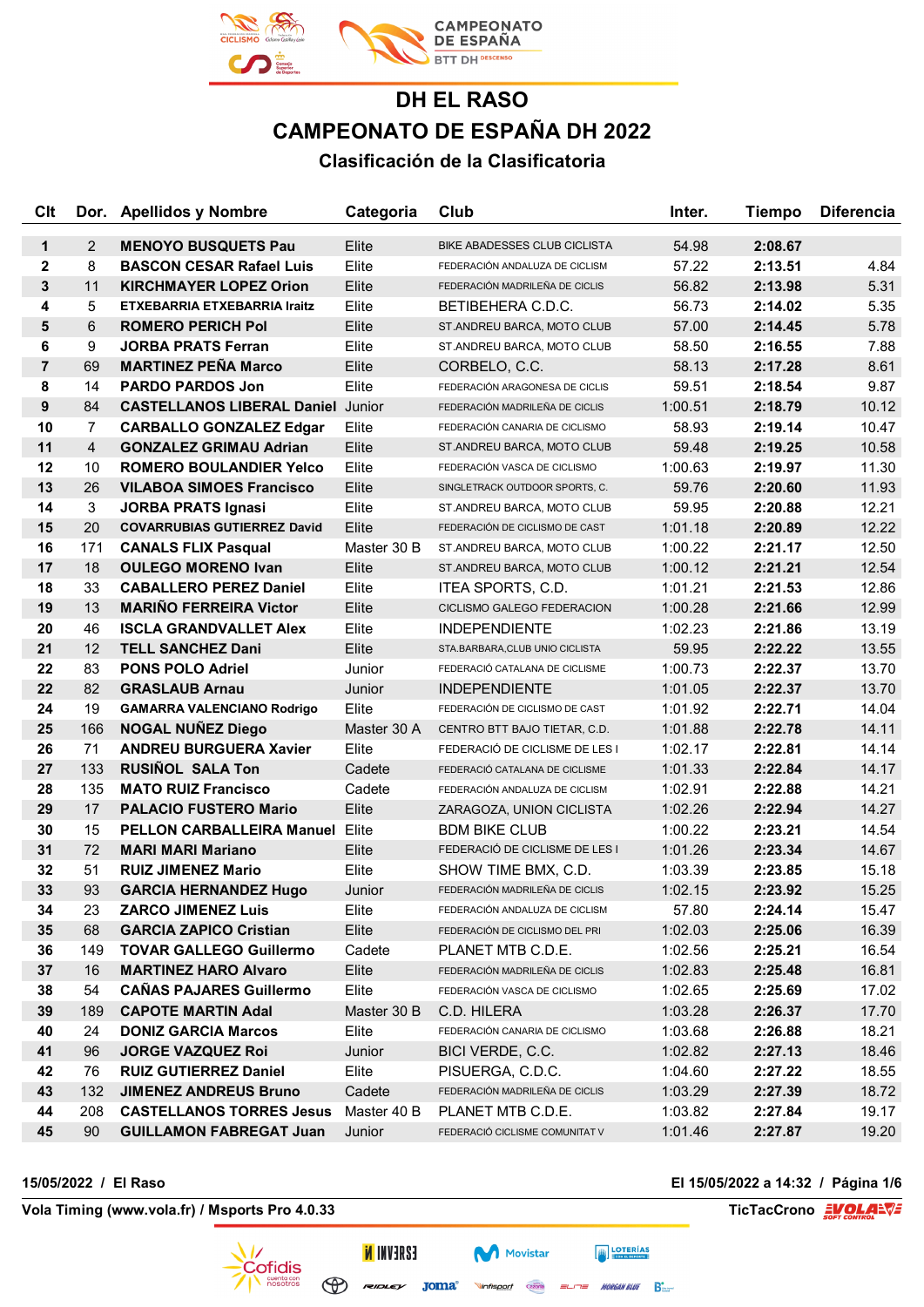

| <b>Clt</b> |           | Dor. Apellidos y Nombre                                   | Categoria             | Club                                                          | Inter.             | <b>Tiempo</b>      | <b>Diferencia</b> |
|------------|-----------|-----------------------------------------------------------|-----------------------|---------------------------------------------------------------|--------------------|--------------------|-------------------|
| 46         | 25        | <b>MENENDEZ GONZALEZ Diego</b>                            | Elite                 | FEDERACIÓN DE CICLISMO DEL PRI                                | 1:03.38            | 2:28.03            | 19.36             |
| 47         | 49        | <b>DEL RIO COLLAZO Zoe</b>                                | Elite                 | <b>XSM-SANTOME DE PIÑEIRO</b>                                 | 1:02.97            | 2:28.10            | 19.43             |
| 48         | 63        | <b>MEDINA MORAÑO Jose Manuel</b>                          | Elite                 | ITEA SPORTS, C.D.                                             | 1:04.10            | 2:28.66            | 19.99             |
| 49         | 167       | <b>ISCAR BLAZQUEZ David</b>                               | Master 30 A           | CENTRO BTT BAJO TIETAR, C.D.                                  | 1:04.41            | 2:28.73            | 20.06             |
| 50         | 193       | <b>SAENZ DURAN Victor</b>                                 | Master 40 A           | FEDERACIÓN RIOJANA DE CICLISMO                                | 1:04.27            | 2:29.20            | 20.53             |
| 51         | 22        | <b>OTHAX DUBEDOUT Michael Jean Marie</b>                  | Elite                 | FEDERACIÓN ARAGONESA DE CICLIS                                | 1:03.79            | 2:29.23            | 20.56             |
| 52         | 170       | <b>CIRIA MORENO Fabian</b>                                | Master 30 A           | <b>INDEPENDIENTE</b>                                          | 1:04.98            | 2:29.47            | 20.80             |
| 53         | 158       | <b>NIETO COLLADO Alvaro</b>                               | Master 30 A           | <b>RTRAILS</b>                                                | 1:04.28            | 2:29.64            | 20.97             |
| 54         | 134       | <b>BAYARRI Tristan</b>                                    | Cadete                | FEDERACIÓN MADRILEÑA DE CICLIS                                | 1:04.77            | 2:29.88            | 21.21             |
| 55         | 21        | <b>JORBA PRATS Pau</b>                                    | Elite                 | ST.ANDREU BARCA, MOTO CLUB                                    | 1:04.72            | 2:29.91            | 21.24             |
| 56         | 60        | <b>URDAMPILLETA ETXEBESTE Aritz</b>                       | Elite                 | HONDARRIBIA TX. ELK.                                          | 1:04.39            | 2:30.22            | 21.55             |
| 57         | 192       | <b>MEAZA CORCUERA Ivan</b>                                | Master 40 A           | FEDERACIÓN DE CICLISMO DE CAST                                | 1:03.50            | 2:30.28            | 21.61             |
| 58         | 88        | <b>GARCIA ALVAREZ Matias</b>                              | Junior                | FEDERACIÓN ANDALUZA DE CICLISM                                | 1:05.97            | 2:30.40            | 21.73             |
| 59         | 185       | <b>DIAZ ROZAMONTES Carlos</b>                             | Master 30 B           | CICLOSQUINTENA, C.                                            | 1:04.54            | 2:30.45            | 21.78             |
| 60         | 43        | <b>BERTRAN LAIGLESIA Pau</b>                              | Elite                 | ST.ANDREU BARCA, MOTO CLUB                                    | 1:05.67            | 2:30.69            | 22.02             |
| 61         | 143       | <b>ARRUDI MIMBRERA Lucas</b>                              | Cadete                | FEDERACIÓN ARAGONESA DE CICLIS                                | 1:04.50            | 2:31.72            | 23.05             |
| 62         | 202       | <b>VICENTE MERIDA Joan</b>                                | Master 40 A           | VILA BIKE CLUB CICLISTA                                       | 1:04.62            | 2:31.92            | 23.25             |
| 63         | 131       | <b>LLAUDO CRESPO Oriol</b>                                | Cadete                | FEDERACIÓ CATALANA DE CICLISME                                | 1:02.87            | 2:31.93            | 23.26             |
| 64         | 31        | <b>MARTINEZ DIEZ Luis Niceas</b>                          | Elite                 | FEDERACIÓN CÁNTABRA DE CICLISM                                | 1:04.97            | 2:31.95            | 23.28             |
| 65         | 102       | <b>ABALO VAZQUEZ Marcos</b>                               | Junior                | CICLISMO GALEGO FEDERACION                                    | 1:05.22            | 2:31.98            | 23.31             |
| 66         | 87        | <b>MINGUEZ ZANGITU Oxel</b>                               | Junior                | FEDERACIÓN VASCA DE CICLISMO                                  | 1:06.77            | 2:32.02            | 23.35             |
| 67         | 173       | <b>MARTOS GARRIDO Antonio Luis</b>                        | Master 30 B           | <b>INDEPENDIENTE</b>                                          | 1:06.50            | 2:33.21            | 24.54             |
| 68         | 32        | <b>ALONSO HERVIAS Ivan</b>                                | Elite                 | FEDERACIÓN RIOJANA DE CICLISMO                                | 1:05.06            | 2:33.53            | 24.86             |
| 69         | 217       | <b>SANTANA PASTOR Jacobo</b>                              | Master 50 A           | FEDERACIÓ CICLISME COMUNITAT V                                | 1:06.47            | 2:33.93            | 25.26             |
| 70         | 141       | <b>BALLESTER FERRER Nacho</b>                             | Cadete                | FEDERACIÓN ARAGONESA DE CICLIS                                | 1:05.79            | 2:34.19            | 25.52             |
| 71         | 152       | <b>ATRIO DOMINGUEZ Uxio</b>                               | Cadete                | CICLISMO GALEGO FEDERACION                                    | 1:06.15            | 2:34.40            | 25.73             |
| 72         | 94        | <b>SANCHEZ RODRIGUEZ Nestor</b>                           | Junior                | FEDERACIÓN CANARIA DE CICLISMO                                | 1:07.06            | 2:34.52            | 25.85             |
| 73         | 207       | <b>NAVARRO CARREÑO Daniel</b>                             | Master 40 A           | ENDUROBIKE ALMERIA, C.D.                                      | 1:07.07            | 2:34.60            | 25.93             |
| 74         | 100       | <b>LOUREIRO AMADO Guillermo</b>                           | Junior                | <b>CICLISMO GALEGO FEDERACION</b>                             | 1:07.17            | 2:34.70            | 26.03             |
| 75         | 97        | VIÑAS CAÑERO Ibai                                         | Junior                | <b>BMX MATARO CLUB CICLISTA</b>                               | 1:06.17            | 2:34.80            | 26.13             |
| 76         | 73        | <b>TRANCON RIVERA Ricardo</b>                             | Elite                 | FRANCISCO PIZARRO, A.D.C                                      | 1:06.91            | 2:34.90            | 26.23             |
| 77         | 168       | <b>RUIZ TOLON Sergio</b>                                  | Master 30 A           | <b>RTRAILS</b>                                                | 1:07.04            | 2:34.92            | 26.25             |
| 78         | 81        | <b>ROMERO UCHA Ismael</b>                                 | Elite                 | PONTEBIKE TEAM SPORTSKIDS                                     | 1:06.31            | 2:35.01            | 26.34             |
| 79         | 172       | <b>FORNELI PEREZ Roberto</b>                              | Master 30 B           | BICIMAX, CC                                                   | 1:08.24            | 2:35.62            | 26.95             |
| 80         | 159       | <b>RUFETE CRUZ Victor</b>                                 | Master 30 A           | LA CANTERA EXPRESS REDOVAN, CD                                | 1:06.12            | 2:36.14            | 27.47             |
| 81         | 61        | <b>GIMENEZ ARASANZ Miguel</b>                             | Elite                 | BARBASTRO, C.C.                                               | 1:07.75            | 2:36.66            | 27.99             |
| 82         | 186       | <b>ARACIL CARNICER David</b>                              | Master 30 B           | <b>BTT LA GARRIGA, CLUB</b><br>CICLISMO GALEGO FEDERACION     | 1:08.63            | 2:37.19            | 28.52             |
| 83         | 153       | <b>ROMERO PEREZ Raul</b>                                  | Cadete<br>Master 40 B |                                                               | 1:07.42            | 2:37.26            | 28.59             |
| 84         | 209       | <b>ARASA MARTI Manel</b>                                  |                       | STA.BARBARA, CLUB UNIO CICLISTA                               | 1:08.23            | 2:37.45            | 28.78             |
| 85<br>86   | 95<br>161 | <b>RIAL GUERRA Himar</b><br><b>SANTIAGO SAEZ Jonathan</b> | Junior<br>Master 30 A | FEDERACIÓN CANARIA DE CICLISMO<br>BIRAKA TEAM, CLUB DEPORTIVO | 1:10.14<br>1:06.58 | 2:38.10<br>2:38.28 | 29.43<br>29.61    |
| 87         | 108       | <b>PEREIRA RIAL Xoel</b>                                  | Junior                | BICI VERDE, C.C.                                              | 1:08.00            | 2:38.79            | 30.12             |
| 88         | 85        | <b>ZITELLO DARNA Guillermo</b>                            | Junior                | FEDERACIÓ CATALANA DE CICLISME                                | 1:11.13            | 2:39.14            | 30.47             |
| 89         | 91        | <b>BAK Patryk Tomasz</b>                                  | Junior                | FEDERACIÓ CATALANA DE CICLISME                                | 1:09.57            | 2:39.24            | 30.57             |
| 90         | 190       | <b>ALLUNTIS GONZALEZ Jose Ma</b>                          | Master 30 B           | FEDERACIÓN DE CICLISMO DEL PRI                                | 1:08.42            | 2:39.51            | 30.84             |
| 91         | 160       | <b>LOZANO RUBIA Rafael</b>                                | Master 30 A           | BIKE MOTRIL-GRANADA, C.D.                                     | 1:09.31            | 2:39.76            | 31.09             |
|            |           |                                                           |                       |                                                               |                    |                    |                   |

**Vola Timing (www.vola.fr) / Msports Pro 4.0.33 TicTacCrono EVOLAL** 

**15/05/2022 / El Raso El 15/05/2022 a 14:32 / Página 2/6**



**ESAEVNI N**  $\bigoplus$ 

 $F = L \rightarrow T$ 

**Vinfisport** Cazoria ELITE MORGAN BLUE B

Movistar

**EXECUTERIAS**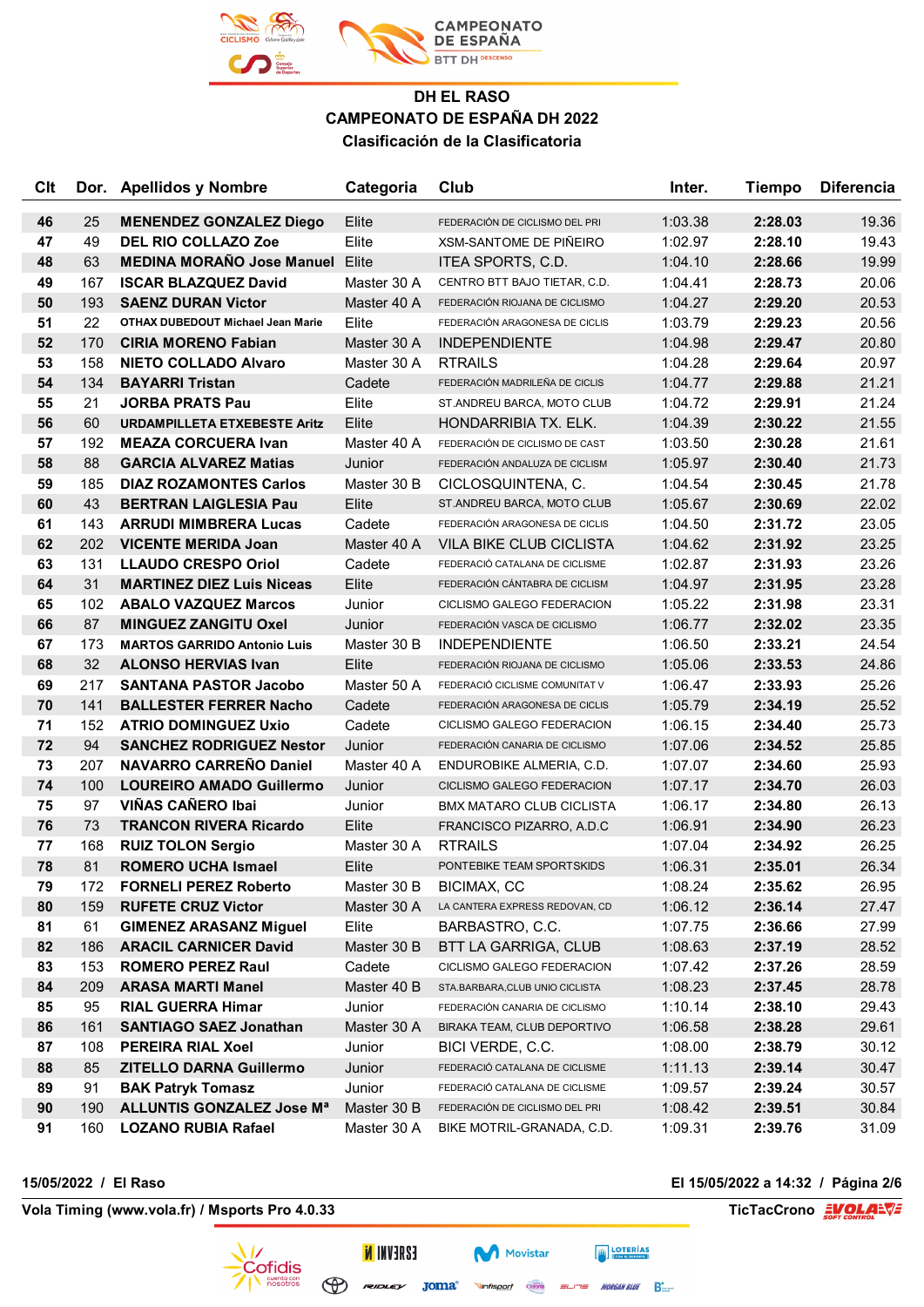

| <b>C<sub>It</sub></b> |            | Dor. Apellidos y Nombre                                           | Categoria            | Club                               | Inter.             | <b>Tiempo</b>      | <b>Diferencia</b> |
|-----------------------|------------|-------------------------------------------------------------------|----------------------|------------------------------------|--------------------|--------------------|-------------------|
| 92                    | 62         | <b>RODRIGUEZ GARCIA Fernando</b>                                  | Elite                | <b>RTRAILS</b>                     | 1:06.85            | 2:40.51            | 31.84             |
| 93                    | 188        | <b>PARRA RUIZ Alex</b>                                            | Master 30 B          | <b>MAIS CLUB CICLISTA</b>          | 1:07.72            | 2:40.89            | 32.22             |
| 94                    | 45         | <b>COBO CHICOTE Ivan</b>                                          | Elite                | MIRANDA BIKER, C.D.F.              | 1:06.42            | 2:41.60            | 32.93             |
| 95                    | 157        | <b>JIMENEZ VILLALBA Oscar</b>                                     | Cadete               | <b>INDEPENDIENTE</b>               | 1:09.01            | 2:41.62            | 32.95             |
| 96                    | 183        | <b>RUFETE CANALES Fco. Jose</b>                                   | Master 30 B          | LA CANTERA EXPRESS REDOVAN, CD     | 1:10.57            | 2:41.89            | 33.22             |
| 97                    | 56         | <b>ZABALA ALBERDI Markel</b>                                      | Elite                | FEDERACIÓN VASCA DE CICLISMO       | 1:05.66            | 2:42.55            | 33.88             |
| 98                    | 210        | <b>LAFUENTE MARTINEZ Francisco Jose</b>                           | Master 40 B          | 101% DH, C.D.                      | 1:10.60            | 2:42.57            | 33.90             |
| 99                    | 101        | <b>FERNANDEZ FERNANDEZ Mario</b>                                  | Junior               | FEDERACIÓN DE CICLISMO DEL PRI     | 1:10.63            | 2:42.62            | 33.95             |
| 100                   | 203        | RODRIGUEZ FERNANDEZ Jose Javier                                   | Master 40 A          | <b>INDEPENDIENTE</b>               | 1:10.96            | 2:42.63            | 33.96             |
| 101                   | 67         | <b>SUAREZ SANTANA Ayrton</b>                                      | Elite                | CENTRAL BIKE, C.C.                 | 1:11.59            | 2:42.77            | 34.10             |
| 101                   | 55         | URDANPILLETA ETXEBESTE Xabi                                       | Elite                | FEDERACIÓN VASCA DE CICLISMO       | 1:07.22            | 2:42.77            | 34.10             |
| 103                   | 226        | <b>LOPEZ NAVA Juan Francisco</b>                                  | Master 50 A          | SPORT BIKE, C.D.                   | 1:10.25            | 2:43.01            | 34.34             |
| 104                   | 212        | <b>JIMENEZ COLL Iban</b>                                          | Master 40 B          | NOU EMPORDA BIKES CLUB CICLIST     | 1:11.03            | 2:43.48            | 34.81             |
| 105                   | 65         | <b>BAENA ARIZA Javier</b>                                         | Elite                | 101% DH, C.D.                      | 1:12.82            | 2:43.49            | 34.82             |
| 106                   | 178        | <b>DEL CAMPO LLAMAS Guillermo</b>                                 | Master 30 B          | <b>INDEPENDIENTE</b>               | 1:11.01            | 2:43.71            | 35.04             |
| 107                   | 206        | <b>RUIZ CORTES Daniel</b>                                         | Master 40 A          | <b>INDEPENDIENTE</b>               | 1:11.63            | 2:43.83            | 35.16             |
| 108                   | 181        | <b>JIMENEZ ROZO Ivan Ricardo</b>                                  | Master 30 B          | BTT LA GARRIGA, CLUB               | 1:09.57            | 2:43.87            | 35.20             |
| 109                   | 70         | <b>ARJONA AGUILERA Victor Manuel</b>                              | Elite                | 101% DH, C.D.                      | 1:10.49            | 2:44.03            | 35.36             |
| 110                   | 163        | <b>LOPEZ NUÑEZ Alfonso</b>                                        | Master 30 A          | FRANCISCO PIZARRO, A.D.C           | 1:12.31            | 2:44.60            | 35.93             |
| 111                   | 169        | <b>VICENTE CLAVERO Diego</b>                                      | Master 30 A          | CENTRO BTT BAJO TIETAR, C.D.       | 1:09.87            | 2:44.79            | 36.12             |
| 112                   | 204        | <b>SANTANA RAMOS Ricardo</b>                                      | Master 40 A          | AGUIBIKE, C.C.                     | 1:11.41            | 2:45.01            | 36.34             |
| 113                   | 98         | <b>GOMEZ RODRIGUEZ Javier</b>                                     | Junior               | <b>INDEPENDIENTE</b>               | 1:13.85            | 2:45.76            | 37.09             |
| 114                   | 194        | <b>VIDAL MUÑOZ Javier</b>                                         | Master 40 A          | 101% DH, C.D.                      | 1:12.98            | 2:45.97            | 37.30             |
| 115                   | 175        | <b>HERNANDEZ FEBRERO Pedro Jose</b>                               | Master 30 B          | <b>CLUB MAMMOTH MTB</b>            | 1:12.26            | 2:45.98            | 37.31             |
| 116                   | 229        | DE LA PLAZA ALONSO J.Mario                                        | Master 50 B          | <b>BIKE MADRID</b>                 | 1:14.63            | 2:46.25            | 37.58             |
| 117                   | 115        | <b>ZAMORA NOVALES Zoe</b>                                         | F.Elite              | FEDERACIÓN MADRILEÑA DE CICLIS     | 1:12.27            | 2:46.60            | 37.93             |
| 118                   | 28         | <b>GONZALEZ RODRIGUEZ Victor</b>                                  | Elite                | CENTRO BTT BAJO TIETAR, C.D.       | 1:12.37            | 2:46.69            | 38.02             |
| 119                   | 146        | ORTIZ DE ZARATE MARROQUIN Mateo                                   | Cadete               | MIRANDA BIKER, C.D.F.              | 1:13.66            | 2:46.71            | 38.04             |
| 120                   | 180        | <b>BONADA ANGELATS Francesc</b>                                   | Master 30 B          | NOU EMPORDA BIKES CLUB CICLIST     | 1:12.19            | 2:47.14            | 38.47             |
| 121                   | 64         | <b>GUERRERO VADELL Oriol</b>                                      | Elite                | SANT JOAN DESPI, CLUB CICLISTA     | 1:12.60            | 2:47.22            | 38.55             |
| 122                   | 37         | <b>FLAMARIQUE ORTIGOSA Ruben</b>                                  | Elite                | LE CHIEN BELGE                     | 1:11.23            | 2:47.33            | 38.66             |
| 123                   | 230        | <b>MARINUS BOODT Joseph</b>                                       | Master 50 B          | MTB-SUR, C.D.                      | 1:13.90            | 2:47.35            | 38.68             |
| 124                   | 216        | <b>LAGO LOPEZ Jordi</b>                                           | Master 50 A          | <b>BTT LA GARRIGA, CLUB</b>        | 1:11.97            | 2:47.52            | 38.85             |
| 125                   | 227        | <b>BLESA GONZALEZ Antonio</b>                                     | Master 50 A          | <b>BICIOBIKER TALAVERA, C.C.</b>   | 1:13.22            | 2:47.79            | 39.12             |
| 125                   | 106        | <b>FERNANDEZ IBAÑEZ Alex</b>                                      | Junior               | FEDERACIÓN CANARIA DE CICLISMO     | 1:13.58            | 2:47.79            | 39.12             |
| 127                   | 137        | <b>CHIRINO HULSUND Nicolas</b>                                    | Cadete               | FEDERACIÓN CANARIA DE CICLISMO     | 1:14.62            | 2:48.68            | 40.01             |
| 128                   | 92         | <b>GONZALEZ SERRA Mario</b>                                       | Junior               | RED ANT 360 A.D.                   | 1:14.54            | 2:48.94            | 40.27             |
| 129                   | 48         | <b>MARTINEZ PAÑOS Emilio</b>                                      | Elite                | CLUB DEPORTIVO AFURNORBIKE         | 1:15.64            | 2:49.92            | 41.25             |
| 130                   | 139        | <b>KIRCHMAYER LOPEZ Falu</b>                                      | Cadete               | DIRTYBIKE, C.D.                    | 1:17.71            | 2:50.11            | 41.44             |
| 131<br>132            | 42         | ORTIZ DE ZARATE MARROQUIN Ivan                                    | Elite<br>Master 30 B | MIRANDA BIKER, C.D.F.<br>ALTEA, CC | 1:12.71            | 2:50.40            | 41.73             |
| 133                   | 177<br>140 | <b>GRACIA ROMERO Julian</b><br><b>ANTESBERGER SAN EUGENIO Nil</b> |                      | FEDERACIÓ DE CICLISME DE LES I     | 1:14.99            | 2:50.60<br>2:51.14 | 41.93             |
|                       | 156        |                                                                   | Cadete               | LAGUN ONAK TX.ELK.                 | 1:16.07            | 2:51.24            | 42.47             |
| 134                   | 109        | <b>LEON ARANGUREN Asier</b><br><b>BRADLEY SOUTAR Owen</b>         | Cadete               | FEDERACIÓ DE CICLISME DE LES I     | 1:17.31            |                    | 42.57<br>43.37    |
| 135<br>136            | 174        | <b>MARTIN DE LA SIERRA RUIZ Isaac</b>                             | Junior               | <b>INDEPENDIENTE</b>               | 1:15.80            | 2:52.04            |                   |
| 137                   | 162        | <b>LLORENS FERRER Jose Vicente</b>                                | Master 30 B          |                                    | 1:14.60<br>1:17.39 | 2:52.51<br>2:53.05 | 43.84<br>44.38    |
|                       |            |                                                                   | Master 30 A          | ALTEA, CC                          |                    |                    |                   |

**Vola Timing (www.vola.fr) / Msports Pro 4.0.33 TicTacCrono EVOLAL** 

**15/05/2022 / El Raso El 15/05/2022 a 14:32 / Página 3/6**



 $F = L \rightarrow T$ 

**EXECUTERIAS** 

**Vinfisport** Cazoria ELITE MORGAN BLUE B

Movistar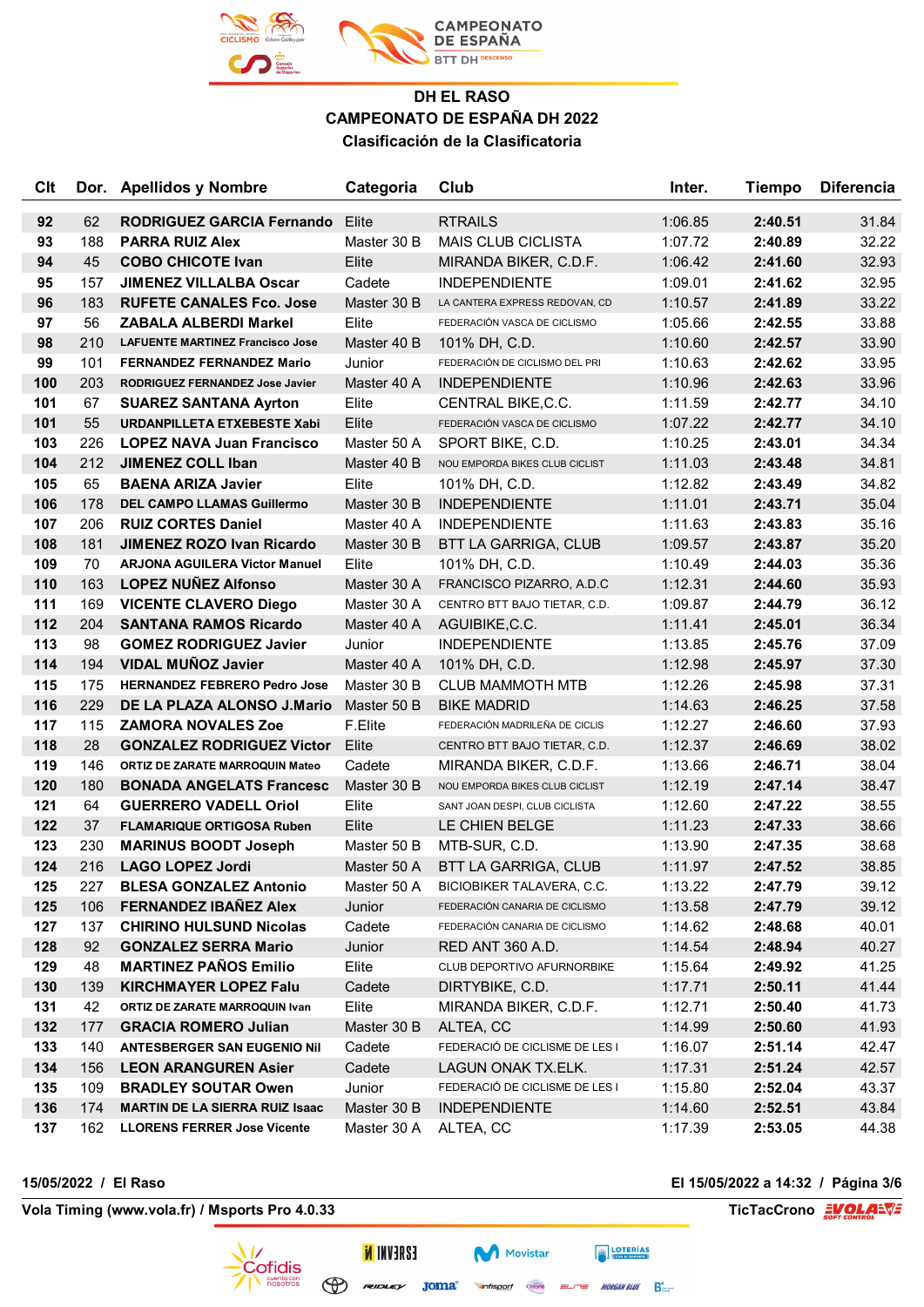

| <b>C<sub>It</sub></b> |     | Dor. Apellidos y Nombre                           | Categoria   | Club                           | Inter.  | <b>Tiempo</b> | <b>Diferencia</b> |
|-----------------------|-----|---------------------------------------------------|-------------|--------------------------------|---------|---------------|-------------------|
| 138                   | 110 | <b>GONZALEZ GRIMAU Aina</b>                       | F.Elite     | ST.ANDREU BARCA, MOTO CLUB     | 1:14.17 | 2:53.39       | 44.72             |
| 139                   | 221 | <b>SERRA MARZA Joan</b>                           | Master 50 A | BTT LA GARRIGA, CLUB           | 1:15.69 | 2:55.03       | 46.36             |
| 140                   | 200 | <b>BETANCOR RAMOS Francisco Yeray Master 40 A</b> |             | <b>7PIÑONES</b>                | 1:15.93 | 2:55.14       | 46.47             |
| 141                   | 195 | <b>CASAS HISADO Luis Alfonso</b>                  | Master 40 A | CICLOMUNDIAL.COM C.D.E.C.      | 1:17.57 | 2:55.36       | 46.69             |
| 142                   | 122 | <b>MENENDEZ GONZALEZ Cristina F.Junior</b>        |             | FEDERACIÓN DE CICLISMO DEL PRI | 1:18.48 | 2:55.42       | 46.75             |
| 143                   | 199 | <b>BALANCA Guillaume</b>                          | Master 40 A | <b>INDEPENDIENTE</b>           | 1:09.78 | 2:55.43       | 46.76             |
| 144                   | 222 | <b>SEPULVEDA BERROCAL Alberto</b>                 | Master 50 A | BIKE COMP STA. CRUZ C.D.       | 1:15.52 | 2:55.58       | 46.91             |
| 145                   | 184 | <b>PAJUELO VILLOSLADA Juan</b>                    | Master 30 B | ROLLERBIKE, GRUPO DEPORTIVO    | 1:20.49 | 2:55.74       | 47.07             |
| 146                   | 127 | <b>LEWIS MONTES Christine Miche</b>               | F.Cadete    | <b>BTT LA GARRIGA, CLUB</b>    | 1:19.29 | 2:56.92       | 48.25             |
| 147                   | 148 | <b>MARTIN ARMAS Adrian</b>                        | Cadete      | <b>7PIÑONES</b>                | 1:20.33 | 2:57.01       | 48.34             |
| 148                   | 197 | <b>CRIADO RAMOS Rafael Jesus</b>                  | Master 40 A | <b>INDEPENDIENTE</b>           | 1:18.17 | 2:57.14       | 48.47             |
| 149                   | 44  | <b>JIMENEZ VALENCIA Isaac</b>                     | Elite       | CICLONORTE-ATERORE             | 1:15.82 | 2:57.64       | 48.97             |
| 150                   | 144 | <b>BALLETBO AMOR Alberto</b>                      | Cadete      | FEDERACIÓN ARAGONESA DE CICLIS | 1:18.60 | 2:57.73       | 49.06             |
| 151                   | 27  | <b>CAMINO SANCHEZ Ignacio</b>                     | Elite       | <b>INDEPENDIENTE</b>           | 1:19.85 | 2:59.98       | 51.31             |
| 152                   | 50  | <b>CASTILLO MUÑOZ Fernando</b>                    | Elite       | <b>INDEPENDIENTE</b>           | 1:18.69 | 3:00.54       | 51.87             |
| 153                   | 218 | <b>BORONDO ALFONSO Francisco Albino</b>           | Master 50 A | <b>GUIJARRO TOT ESPORT, CC</b> | 1:17.69 | 3:00.55       | 51.88             |
| 154                   | 231 | <b>JOVER BADIA Cristobal</b>                      | Master 50 B | FEDERACIÓ CICLISME COMUNITAT V | 1:20.37 | 3:00.87       | 52.20             |
| 155                   | 224 | <b>LOPEZ MORENO Oscar</b>                         | Master 50 A | CROSS CHICKEN C.D.E.           | 1:16.45 | 3:01.60       | 52.93             |
| 156                   | 118 | <b>GUILLEN MATEOS Elisabeth</b>                   | F.Elite     | AEMDEKP/E-LOWING               | 1:22.95 | 3:02.14       | 53.47             |
| 157                   | 34  | <b>MONZONIS GARCIA Joel</b>                       | Elite       | <b>GEGANT DE PEDRA, CC</b>     | 1:22.94 | 3:02.87       | 54.20             |
| 158                   | 104 | <b>TUESTA ZAUTUA Victor</b>                       | Junior      | FEDERACIÓN RIOJANA DE CICLISMO | 1:27.90 | 3:03.23       | 54.56             |
| 159                   | 223 | <b>KIRCHMAYER Arnold</b>                          | Master 50 A | DIRTYBIKE, C.D.                | 1:21.59 | 3:03.53       | 54.86             |
| 160                   | 117 | <b>YUSTO SANCHEZ Sara</b>                         | F.Elite     | LACTEAS COBREROS               | 1:20.00 | 3:05.60       | 56.93             |
| 161                   | 147 | <b>CEJAS RODRIGUEZ Gabriel</b>                    | Cadete      | FEDERACIÓN CANARIA DE CICLISMO | 1:22.66 | 3:05.80       | 57.13             |
| 162                   | 124 | <b>PALACIO BLASCO Lara</b>                        | F.Junior    | FEDERACIÓN ARAGONESA DE CICLIS | 1:22.68 | 3:06.15       | 57.48             |
| 163                   | 213 | <b>SERRANO BERNI Antonio</b>                      | Master 40 B | FEDERACIÓN ARAGONESA DE CICLIS | 1:20.50 | 3:06.25       | 57.58             |
| 164                   | 187 | <b>ANDRES COLL Jose Antonio</b>                   | Master 30 B | LA CANTERA EXPRESS REDOVAN, CD | 1:18.94 | 3:06.66       | 57.99             |
| 165                   | 29  | <b>HERRERA JIMENEZ Daniel</b>                     | Elite       | ARGUSTEC-DESOKUPACIONLEGAL.COM | 1:26.31 | 3:06.91       | 58.24             |
| 166                   | 214 | <b>SALVADOR VALERO Santiago</b>                   | Master 40 B | <b>INDEPENDIENTE</b>           | 1:23.76 | 3:07.50       | 58.83             |
| 167                   | 219 | <b>BLASCO MARHUENDA Enrique Jose</b>              | Master 50 A | <b>FASTER WEAR TEAM, CD</b>    | 1:20.29 | 3:08.16       | 59.49             |
| 168                   | 121 | <b>ZAMORA NOVALES Kira</b>                        | F.Junior    | FEDERACIÓN MADRILEÑA DE CICLIS | 1:23.32 | 3:08.25       | 59.58             |
| 169                   | 57  | <b>SEGOVIA SANTIAGO Enrique Martin</b>            | Elite       | ITEA SPORTS, C.D.              | 1:19.90 | 3:08.26       | 59.59             |
| 170                   | 79  | <b>COSTAS VILLAVERDE Oscar</b>                    | Elite       | PONTEBIKE TEAM SPORTSKIDS      | 1:24.30 | 3:08.35       | 59.68             |
| 171                   | 77  | <b>ARRANZ GAISAN Alberto</b>                      | Elite       | <b>INDEPENDIENTE</b>           | 1:29.22 | 3:08.50       | 59.83             |
| 172                   | 47  | <b>ZAFRA AMOR Alejandro</b>                       | Elite       | 101% DH, C.D.                  | 1:25.77 | 3:08.52       | 59.85             |
| 173                   | 165 | <b>RIQUELME BERNABEU Cristian</b>                 | Master 30 A | LA CANTERA EXPRESS REDOVAN, CD | 1:28.64 | 3:08.69       | 1:00.02           |
| 174                   | 111 | <b>PI MADRENAS Mireia</b>                         | F.Elite     | LA TRIBU BTT FORALLAC, C.C.    | 1:22.86 | 3:09.21       | 1:00.54           |
| 175                   | 145 | <b>IZQUIERDO NANCLARES Unax</b>                   | Cadete      | <b>INDEPENDIENTE</b>           | 1:23.84 | 3:10.17       | 1:01.50           |
| 176                   | 125 | <b>POMES GARCIA Maria</b>                         | F.Cadete    | FEDERACIÓ CATALANA DE CICLISME | 1:26.89 | 3:10.73       | 1:02.06           |
| 177                   | 164 | <b>SANCHEZ POZA David</b>                         | Master 30 A | <b>RTRAILS</b>                 | 1:27.04 | 3:13.97       | 1:05.30           |
| 178                   | 201 | FERNANDEZ GONZALEZ Antonio                        | Master 40 A | <b>INDEPENDIENTE</b>           | 1:31.44 | 3:14.34       | 1:05.67           |
| 179                   | 151 | PEREZ MONESMA MICHELENA Galder                    | Cadete      | FEDERACIÓN VASCA DE CICLISMO   | 1:28.77 | 3:14.47       | 1:05.80           |
| 180                   | 78  | <b>IRIARTE DAVILA Andoni</b>                      | Elite       | LAGUN ONAK TX.ELK.             | 1:28.30 | 3:14.93       | 1:06.26           |
| 181                   | 211 | PI TEIXIDOR Xavier                                | Master 40 B | LA TRIBU BTT FORALLAC,C.C.     | 1:27.13 | 3:15.13       | 1:06.46           |
| 182                   | 128 | <b>GALI ESTEVA Kyra</b>                           | F.Cadete    | FEDERACIÓ CATALANA DE CICLISME | 1:24.68 | 3:23.45       | 1:14.78           |
| 183                   | 114 | <b>CHAPELA CAIÑO Gemma</b>                        | F.Elite     | CICLISMO GALEGO FEDERACION     | 1:31.71 | 3:25.31       | 1:16.64           |

**15/05/2022 / El Raso El 15/05/2022 a 14:32 / Página 4/6**

**Vola Timing (www.vola.fr) / Msports Pro 4.0.33 TicTacCrono EVOLAL** 



**ESAEVNI N** 

 $\bigoplus$ 

**EXECUTERIAS** 

ELITE MORGAN BLUE B

Movistar

**Vinfisport** Cazoria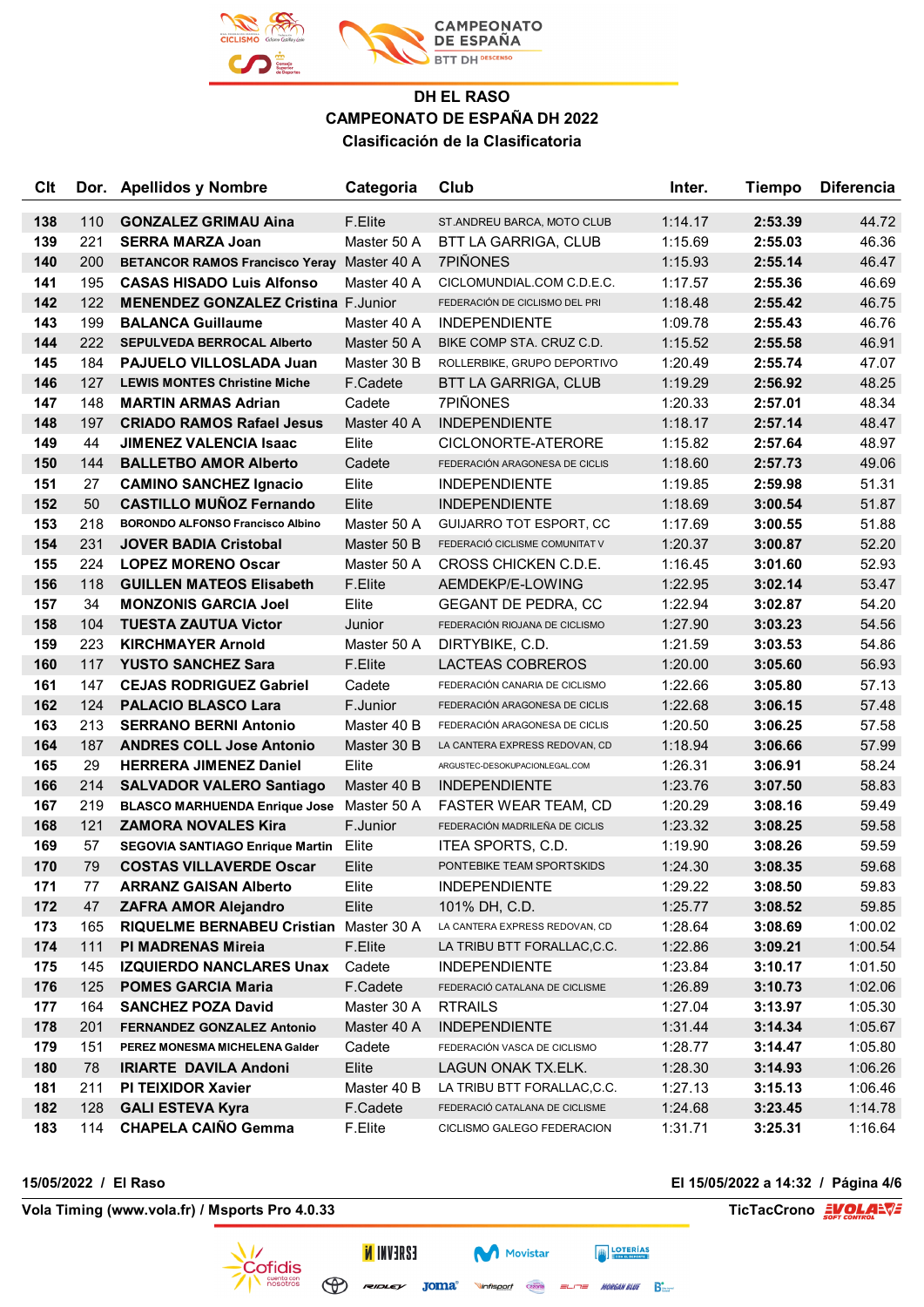

| Clt |     | Dor. Apellidos y Nombre                   | Categoria   | Club                           | Inter.  | Tiempo   | <b>Diferencia</b> |
|-----|-----|-------------------------------------------|-------------|--------------------------------|---------|----------|-------------------|
|     |     |                                           |             |                                |         |          |                   |
| 184 | 123 | <b>CHINCHILLA MARTIN Ines</b>             | F.Junior    | FEDERACIÓN ANDALUZA DE CICLISM | 1:32.54 | 3:27.61  | 1:18.94           |
| 185 | 113 | <b>ALVAREZ BLANCO Uxia</b>                | F.Elite     | CORUXO, C.C.                   | 1:34.27 | 3:28.10  | 1:19.43           |
| 186 | 220 | <b>AZNAR SABATER Angel</b>                | Master 50 A | LA TRIBU BTT FORALLAC, C.C.    | 1:29.71 | 3:29.34  | 1:20.67           |
| 187 | 75  | <b>CHINARRO ROSILLO Yeray</b>             | Elite       | <b>INDEPENDIENTE</b>           | 1:28.10 | 3:32.17  | 1:23.50           |
| 188 | 129 | <b>MENENDEZ GONZALEZ Natalia</b>          | F.Cadete    | <b>CUETOS BIKE</b>             | 1:33.30 | 3:33.58  | 1:24.91           |
| 189 | 1   | <b>SUAREZ ALONSO Angel</b>                | Elite       | <b>VIGO-RIAS BAIXAS</b>        | 1:20.03 | 3:35.62  | 1:26.95           |
| 190 | 191 | <b>FUNES MORENO Jose Antonio</b>          | Master 30 B | ITEA SPORTS, C.D.              | 1:37.63 | 3:36.10  | 1:27.43           |
| 191 | 120 | GONZALEZ GONZALEZ-CORROTO Covadonga       | F.Elite     | <b>CUETOS BIKE</b>             | 1:34.92 | 3:36.66  | 1:27.99           |
| 192 | 99  | <b>MARTINEZ RODRIGUEZ Andre</b>           | Junior      | CICLISMO GALEGO FEDERACION     | 2:10.92 | 3:51.03  | 1:42.36           |
| 193 | 80  | <b>PUJALES SALGUEIRO Xoan</b>             | Elite       | PONTEBIKE TEAM SPORTSKIDS      | 1:48.39 | 3:53.41  | 1:44.74           |
| 194 | 126 | <b>GANDIN FERRER Laja</b>                 | F.Cadete    | FEDERACIÓ CATALANA DE CICLISME | 1:32.66 | 4:10.93  | 2:02.26           |
| 195 | 154 | <b>CARIDE RODRIGUEZ Yago</b>              | Cadete      | CICLISMO GALEGO FEDERACION     | 1:08.22 | 4:15.21  | 2:06.54           |
| 196 | 30  | <b>PEÑA MARTIN Moises</b>                 | Elite       | FEDERACIÓN CÁNTABRA DE CICLISM | 1:10.26 | 4:30.81  | 2:22.14           |
| 197 | 150 | <b>GONZALEZ GUTIERREZ Arkaitz</b>         | Cadete      | FEDERACIÓN VASCA DE CICLISMO   | 1:52.06 | 4:33.26  | 2:24.59           |
| 198 | 89  | <b>SANTANA GUZMAN Jorge</b>               | Junior      | FEDERACIÓN CANARIA DE CICLISMO | 1:05.21 | 4:42.09  | 2:33.42           |
| 199 | 130 | <b>RAMIREZ SABRIA Monica</b>              | F.Master 30 | LA TRIBU BTT FORALLAC.C.C.     | 2:15.56 | 4:59.35  | 2:50.68           |
| 200 | 225 | RODRIGUEZ GONZALEZ Heraclio Javier        | Master 50 A | <b>7PIÑONES</b>                | 2:21.10 | 5:19.79  | 3:11.12           |
| 201 | 116 | <b>CABARCOS BECEIRO Estefania F.Elite</b> |             | CICLISMO GALEGO FEDERACION     | 1:23.62 | 5:53.91  | 3:45.24           |
| 202 | 86  | <b>VALSERO MANCHADO Mario</b>             | Junior      | FEDERACIÓN DE CICLISMO DE CAST | 4:13.04 | 6:22.90  | 4:14.23           |
| 203 | 41  | <b>GANDIA MARTINEZ Victor</b>             | Elite       | <b>INDEPENDIENTE</b>           | 1:14.14 | 6:52.93  | 4:44.26           |
| 204 | 103 | <b>DE SAN JUAN JULIAN Carlos</b>          | Junior      | TUBULAR BIKES AVILA, C.D.      | 1:17.41 | 6:57.64  | 4:48.97           |
| 205 | 58  | <b>ESCRIBANO BARRANCO Vicente</b>         | Elite       | <b>INDEPENDIENTE</b>           | 1:09.42 | 8:02.81  | 5:54.14           |
| 206 | 38  | <b>ROYO BLESA Antonio</b>                 | Elite       | FEDERACIÓN ARAGONESA DE CICLIS | 1:12.89 | 10:18.51 | 8:09.84           |
| 207 | 40  | <b>MARTINEZ MOLINILLA Adrian</b>          | Elite       | MIRANDA BIKER, C.D.F.          | 1:13.09 | 16:00.62 | 13:51.95          |

#### **Ausentes**

| 35  | <b>MORENO GOMEZ Aitor</b>             | Elite       | BEDELALSA, C.D.                       |
|-----|---------------------------------------|-------------|---------------------------------------|
| 39  | <b>PESCADOR RUIZ Alvaro</b>           | Elite       | ENTRENAMIENTOCICLISMO.COM CDE         |
| 52  | <b>ABADIAS PEÑA Jorge</b>             | Elite       | SABIÑANIGO, C.C.                      |
| 53  | <b>CARRANZA BORDES Nil</b>            | Elite       | <b>MIAMI - MEGABICI CLUB CICLISTA</b> |
| 74  | <b>BASTOS CARNERO Senen</b>           | Elite       | <b>CLUB CICLISTA VIGUES</b>           |
| 105 | <b>CUADRADO PAESA Guillermo</b>       | Junior      | FEDERACIÓN ARAGONESA DE CICLIS        |
| 107 | <b>LAFUENTE RODRIGUEZ Sergio</b>      | Junior      | 101% DH, C.D.                         |
| 112 | <b>GARCIA-LOYGORRI ARIAS Virginia</b> | F.Elite     | <b>INDEPENDIENTE</b>                  |
| 119 | <b>GALISTEO FORRAT Mavi</b>           | F.Elite     | RIBA-ROJA, GCR                        |
| 136 | <b>CUADRAT CASTELLS Oriol</b>         | Cadete      | FEDERACIÓ CATALANA DE CICLISME        |
|     | 142 CUENCA RAMIREZ Manel              | Cadete      | LA TRIBU BTT FORALLAC,C.C.            |
| 155 | <b>PINTILEI Andrei Alberto</b>        | Cadete      | SIN FRENOS, C.D.                      |
| 176 | <b>GIMENEZ PERONA Aitor</b>           | Master 30 B | PAMO BIKE, C.C.                       |
| 179 | <b>POMBO GONZALEZ Fco.Javier</b>      | Master 30 B | <b>INDEPENDIENTE</b>                  |
| 182 | <b>SANTANA MIRANDA Jose Heriberto</b> | Master 30 B | 7PIÑONES                              |
| 196 | DE FRUTOS CEJUDO Rafael               | Master 40 A | MAQUINA BIKES TEAM, CC                |
| 198 | <b>MORENO LOPEZ Manuel</b>            | Master 40 A | ENTRENAMIENTOCICLISMO.COM CDE         |
| 205 | <b>FREIRE CABRERA lago</b>            | Master 40 A | BMX OLIMPICO MADRID C.D.E             |
| 215 | <b>CARMONA CARDENAS Cesar</b>         | Master 40 B | <b>INDEPENDIENTE</b>                  |
| 228 | <b>BEOBIDE ARANA Xabin</b>            |             | Master 50 A ZUMAIAKO TX, ELKARTEA     |

**Vola Timing (www.vola.fr) / Msports Pro 4.0.33 TicTacCrono EVOLAL** 

**15/05/2022 / El Raso El 15/05/2022 a 14:32 / Página 5/6**



**ESAEVNI N**  $\bigoplus$  revolution  $\mathsf{Joma}^*$ 

**Movistar Vinfisport** Cazorla  $=$  $=$  MORGAN BLUE  $\sum_{n=1}^{\infty}$ 

**EXECUTERIAS**